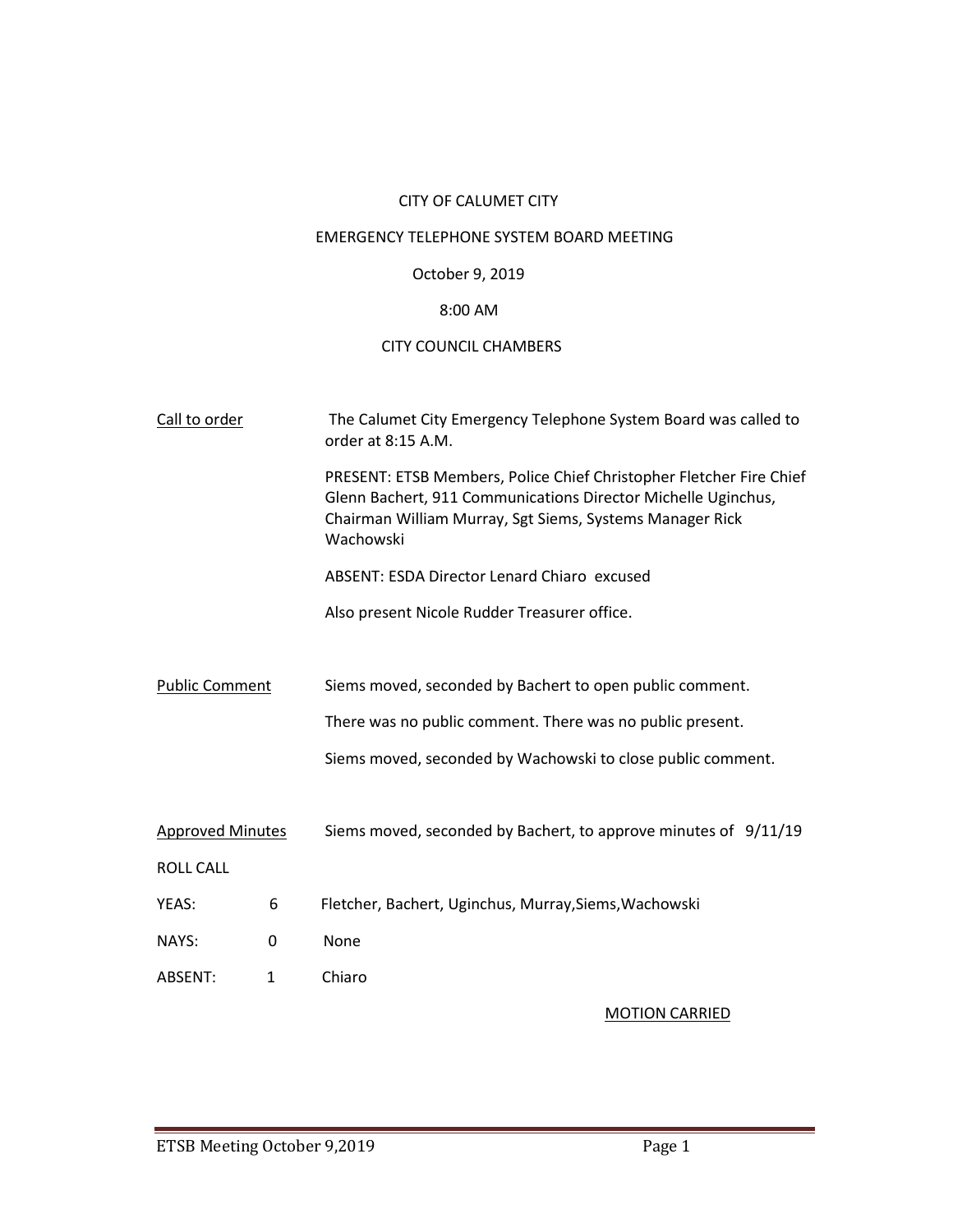### Old Business

Net motion Contract

Wachowski asked if we were only renewing for one year. Murray advised yes.

Motion to approve Net Motion contract for one year Siems moved seconded by Wachowski.

ROLL CALL

| YEAS:   | 6              | Fletcher, Bachert, Uginchus, Murray, Siems, Wachowski |
|---------|----------------|-------------------------------------------------------|
| NAYS:   | $\Omega$       | None.                                                 |
| ABSENT: | $\overline{1}$ | Chiaro                                                |

MOTION CARRIED

Nicole Rudder asking for motion to pay net motion in amount of \$12,107.82

Siems moved seconded by Bachart.

ROLL CALL

| YEAS:     | 6        | Fletcher, Bachert, Uginchus, Murray, Siems, Wachowski |
|-----------|----------|-------------------------------------------------------|
| NAYS:     | $\Omega$ | <b>None</b>                                           |
| ABSENT: 1 |          | Chiaro                                                |

#### MOTION CARRIED

Solution II

Wachowski advised have quote from Solutions II for new server. Wachowski advised buying two physical machines not custom built. Can use who we want for AAA support. We can also have HP Support or any other vendor we choose. Siems asked if lenux can find support for server. Wachowski advised it's VIA branded they won't support and we would have to go with another vendor. Siems asked if moving to Windows server would benefit and also advised other agencies have VIA and still get support. Wachowski advised we are trying to move away from smaller support. Bachert asked when does contact end with VIA, Uginchus advised December 31, 2019 have to give VIA thirty (30) day notice to cancel. Murray asked if Spillman would still support. Wachowski advised yes.

Motion to table to next meeting. Siems moved Bachert seconded.

ROLL CALL

| YEAS:   | 6              | Fletcher, Bachert, Uginchus, Murray, Siems, Wachowski |
|---------|----------------|-------------------------------------------------------|
| NAYS:   | $\Omega$       | None.                                                 |
| ABSENT: | $\overline{1}$ | Chiaro                                                |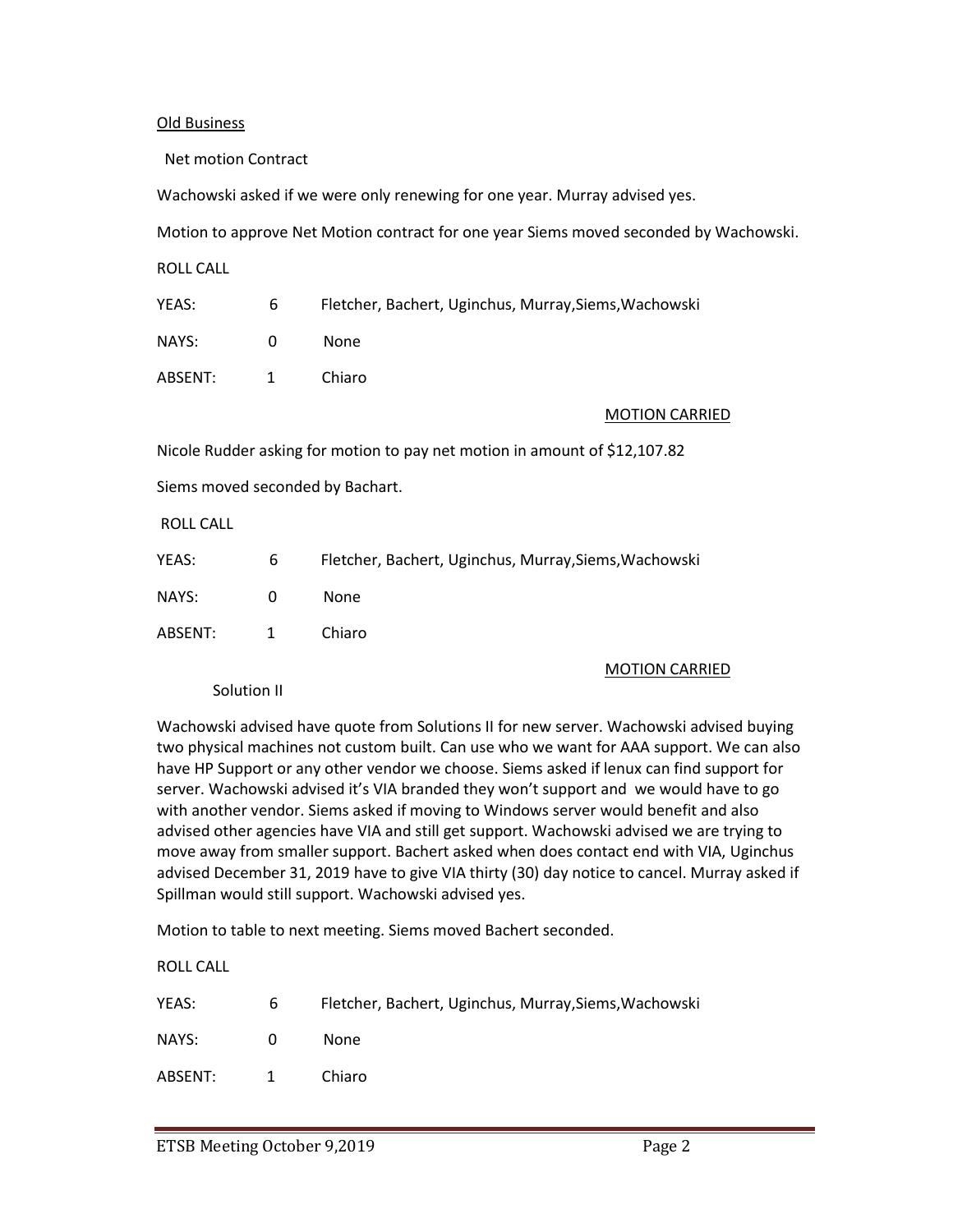## MOTION CARRIED

### New Business

Hip Link Contract renewal

Uginchus advised that Hip Link contract renewal has been sent over, that they have given us a year's credit for 2017-2018. Siems advised that maintenance contract should be paid through Spillman/Motorola should not send us a bill. Uginchus advised still working with Spillman to get Hip Link up and functioning. Murray asked for Uginchus to keep board updated on progress.

Motion to defer to next meeting Motion Siems, seconded by Bachert

ROLL CALL

YEAS: 5 Fletcher,Bachert, Uginchus, Murray, Siems, Wachowski

NAYS: 0

ABSENT: 1 Chiaro

### MOTION CARRIED

Treasurer's Report Nicole Rudder was present from the Treasurer's office.

Rudder advised no prior payments needed to Spillman/Motorola, Only have 2018-2019 maintenance bill left. Also advised that the auditors are here and are still looking into the fact of ETSB board is a component unit or fund. As continues will keep board updated. Rudder also spoke about the Verizon bill and needs to speak with Debbie and Michelle to figure out. Uginchus advised still waiting on payment from Burnham PD for the loan and the back pay for the Verizon bill. Siems asked if we could charge interest to Burnham for late payment. Murray advised to put on next agenda to discuss interest fee for Burnham PD.

### Approved bill listing \$ 63,191.44

Motorola Solutions Annual Maintenance 8/1/19-7/31/20 \$51,422.87

| Hip Link Support Renewal 2years 11/18-11/20 | \$6,296.40              |           |
|---------------------------------------------|-------------------------|-----------|
| <b>Miner Electronics</b>                    | 10/1/19 Contract 751-01 | \$1526.00 |
| <b>Miner Electronics</b>                    | 10/1/19 Contract 815-00 | \$3930.76 |
| Language line Service                       | August 2019 Services    | \$15.41   |